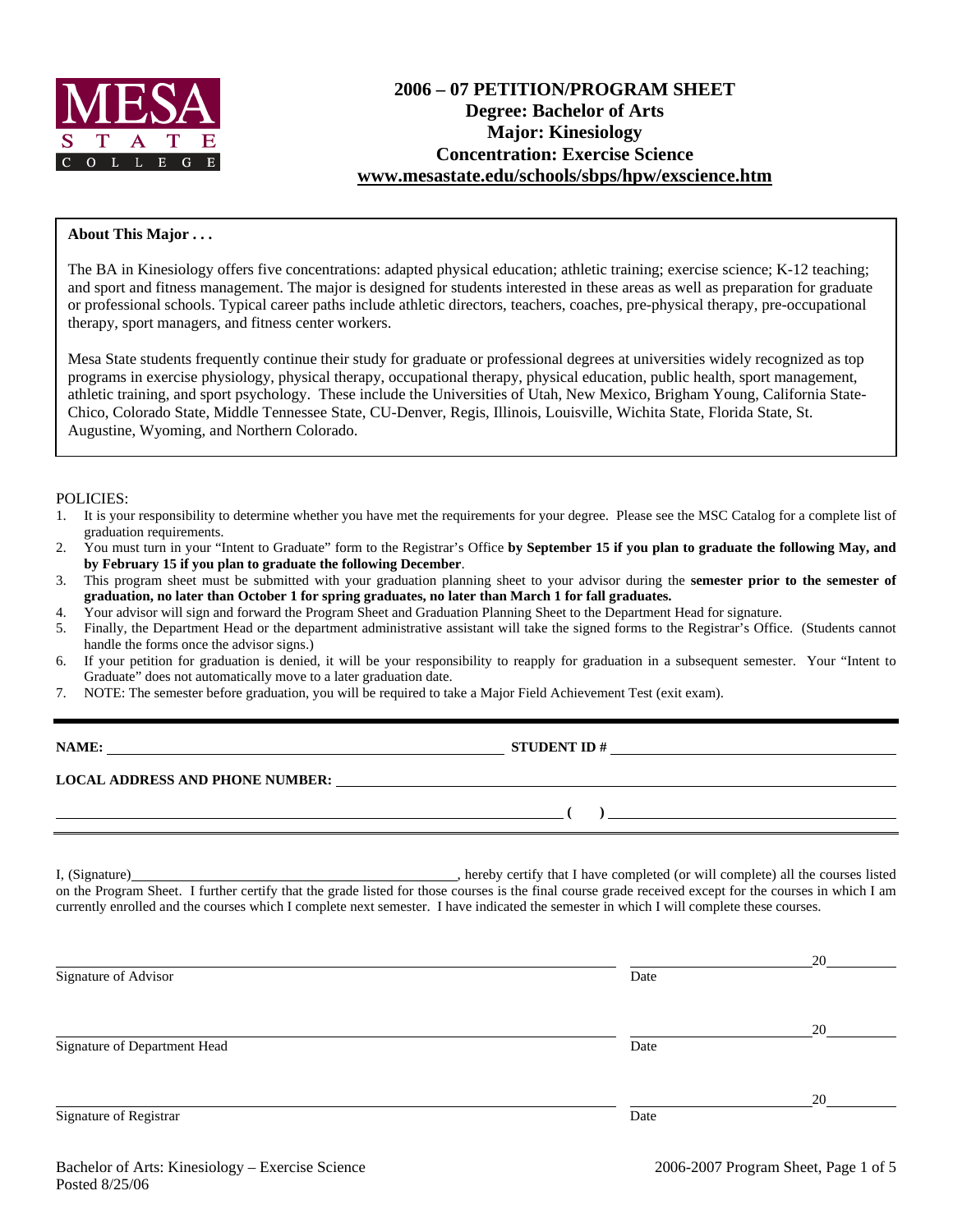|  | Must earn 120 semester hours and meet the academic residency requirements to earn a baccalaureate degree at Mesa State College. |  |  |  |  |
|--|---------------------------------------------------------------------------------------------------------------------------------|--|--|--|--|
|--|---------------------------------------------------------------------------------------------------------------------------------|--|--|--|--|

- Must earn a minimum of 40 semester hours in upper division courses (i.e., 300-level and 400-level courses).
- A cumulative grade point average of 2.0 or higher must be maintained for all courses taken and for all courses in the major.
- When filling out this program sheet a course can only be used once, i.e., no double counting is allowed between categories.
	- Excess KINA courses beyond the two required, and pre-collegiate courses (usually numbered below 100), cannot be used for graduation.
- All degree requirements must be completed as described. Any exceptions or substitutions must be recommended in advance by the faculty advisor and approved by the Department Head.
- It is highly recommended that students work closely with a faculty advisor when selecting courses and scheduling classes prior to registration.
- Students are required to participate in exit examinations or other programs deemed necessary to comply with the college accountability requirement.

General Education Requirements (Minimum of 33 semester hours) See the M.S.C. catalog for the list of courses that meet the general education categories.

| Trns/Subs<br>Credit<br>Term<br>No.<br>Grade<br>Year<br>Course                                                                                                                   | Trns/Subs<br>Credit<br>No.<br>Grade<br>Term<br>Year<br>Course                                              |
|---------------------------------------------------------------------------------------------------------------------------------------------------------------------------------|------------------------------------------------------------------------------------------------------------|
| <b>English:</b> ENGL 111 and 112 (6 semester hours, must receive a grade                                                                                                        | Social and Behavioral Sciences: (6 Semester Hours)                                                         |
| of "C" or higher, must be completed by the time the student has 60                                                                                                              |                                                                                                            |
| semester hours.)                                                                                                                                                                |                                                                                                            |
| *ENGL                                                                                                                                                                           |                                                                                                            |
| *ENGL                                                                                                                                                                           | <b>Fine Arts:</b> (3 semester hours)                                                                       |
| *ENGL 129, Honors English, may be substituted for ENGL 111 and ENGL                                                                                                             |                                                                                                            |
| 112. Must earn a grade of "C" or better. May need to take additional electives.                                                                                                 |                                                                                                            |
| <b>Math:</b> MATH 110 or higher (3 semester hours, must receive a grade                                                                                                         | <b>Natural Sciences:</b> (6 semester hours)                                                                |
| of "C" or better, must be completed by the time the student has 60                                                                                                              | (At least one course must include a lab)                                                                   |
| semester hours.)                                                                                                                                                                |                                                                                                            |
| <b>MATH</b>                                                                                                                                                                     |                                                                                                            |
|                                                                                                                                                                                 |                                                                                                            |
| <b>Humanities:</b> (6 semester hours)                                                                                                                                           |                                                                                                            |
|                                                                                                                                                                                 | <b>Applied Studies:</b> (3 semester hours)                                                                 |
|                                                                                                                                                                                 |                                                                                                            |
|                                                                                                                                                                                 |                                                                                                            |
| Other Requirements (9 semester hours)                                                                                                                                           |                                                                                                            |
| Kinesiology: (3 Semester Hours)                                                                                                                                                 | <b>Bachelor of Arts Degree Distinction:</b> (6 semester hours)                                             |
| Trns/Subs<br>Credit<br>Course<br>No.<br>Grade<br>Year<br>Term                                                                                                                   | (Two consecutive classes in the same foreign language.)                                                    |
| $KINE*$<br>100<br>$\frac{1}{2}$                                                                                                                                                 | Credit<br>Grade<br>Trns/Subs<br>No.<br>Term<br>Year<br>Course                                              |
| $KINA*$                                                                                                                                                                         | FLA<br>$\frac{3}{2}$                                                                                       |
| KINA*                                                                                                                                                                           | $\mathfrak{Z}$<br>FLA                                                                                      |
| See the M.S.C. catalog for the list of approved KINA/Selected DANC                                                                                                              |                                                                                                            |
| courses. *KINE/KINA formerly known as HPWA/HPWE                                                                                                                                 | (FLAS 114 & 115 will <b>NOT</b> fulfill this requirement.) ( <b>Must</b> receive a grade of "C" or above.) |
| Kinesiology - Exercise Science Major Requirements (59-63 semester hours)<br>(For students taking classes prior to Summer 2006, these classes were taught under the HPWA prefix) |                                                                                                            |

(For students taking classes prior to Summer 2006, these classes were taught under the HPWA prefix.)

| <b>Required Core Courses (22 semester hours)</b> |                                                                  |                           |       |      | <b>Required Concentration Courses</b> (37-41 semester hours) |           |             |      |                         |       |      |      |           |
|--------------------------------------------------|------------------------------------------------------------------|---------------------------|-------|------|--------------------------------------------------------------|-----------|-------------|------|-------------------------|-------|------|------|-----------|
| Course                                           | No.                                                              | Credit                    | Grade | Term | Year                                                         | Trns/Subs | Course      | No.  | Credit                  | Grade | Term | Year | Trns/Subs |
| <b>BIOL</b>                                      | 209                                                              | $\overline{\phantom{a}3}$ |       |      |                                                              |           | <b>CHEM</b> | 131  | 4                       |       |      |      |           |
| <b>BIOL</b>                                      | 209L                                                             | $\perp$                   |       |      |                                                              |           | <b>CHEM</b> | 131L | $\perp$                 |       |      |      |           |
| <b>KINE</b>                                      | 200                                                              | $\overline{3}$            |       |      |                                                              |           | <b>KINE</b> | 234  | $\overline{3}$          |       |      |      |           |
| <b>KINE</b>                                      | 213                                                              | $\overline{3}$            |       |      |                                                              |           | <b>KINE</b> | 260  | $\frac{3}{2}$           |       |      |      |           |
| <b>KINE</b>                                      | 303                                                              | $\overline{3}$            |       |      |                                                              |           | <b>KINE</b> | 297  | $\overline{2}$          |       |      |      |           |
| <b>KINE</b>                                      | 303L                                                             | $\perp$                   |       |      |                                                              |           | <b>KINE</b> | 301  | $\overline{\mathbf{3}}$ |       |      |      |           |
| <b>KINE</b>                                      | 309                                                              | $\overline{\phantom{0}3}$ |       |      |                                                              |           | <b>KINE</b> | 404  | $\overline{\mathbf{3}}$ |       |      |      |           |
| <b>KINE</b>                                      | 309L                                                             | $\perp$                   |       |      |                                                              |           | <b>KINE</b> | 405  | $\frac{3}{2}$           |       |      |      |           |
| <b>KINE</b>                                      | 401                                                              | $\overline{\mathbf{3}}$   |       |      |                                                              |           | <b>KINE</b> | 480  | $\overline{3}$          |       |      |      |           |
| <b>KINE</b>                                      | 494                                                              |                           |       |      |                                                              |           | <b>KINE</b> | 499  | 6                       |       |      |      |           |
|                                                  | Student must have current First Aid/CPR or KINE 265 or KINE 250: |                           |       |      |                                                              |           |             |      |                         |       |      |      |           |
|                                                  | Current CPR Card? Yes / No                                       |                           |       |      |                                                              |           |             |      |                         |       |      |      |           |
|                                                  | (If yes, please provide a copy with the expiration date.)        |                           |       |      |                                                              |           |             |      |                         |       |      |      |           |
| <b>KINE</b>                                      |                                                                  |                           |       |      |                                                              |           |             |      |                         |       |      |      |           |

 $\Gamma$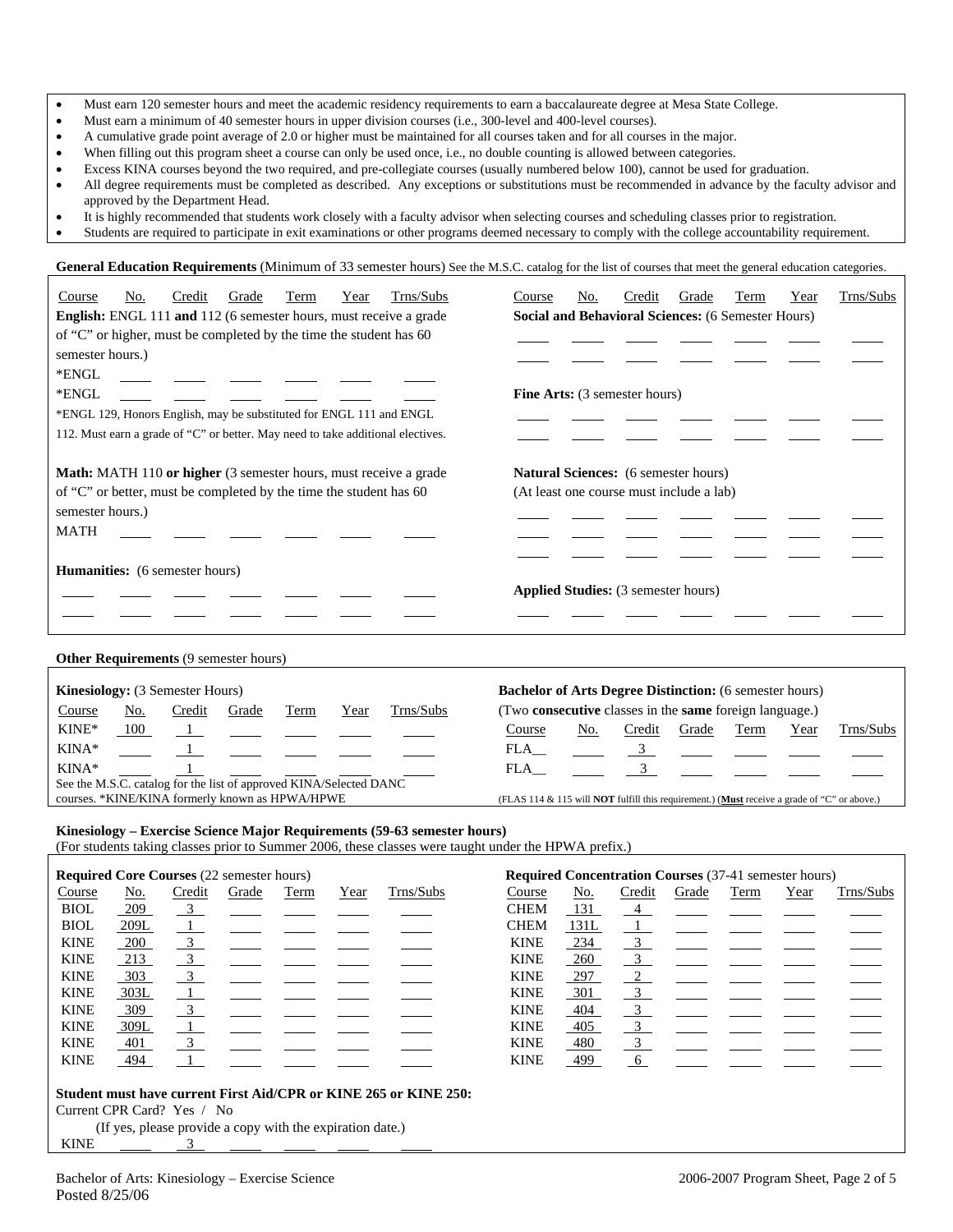|  |  |  | Course No. Credit Grade Term Year Trns/Subs                                                                                     |  |  |  | Course No. Credit Grade Term Year Trns/Subs |
|--|--|--|---------------------------------------------------------------------------------------------------------------------------------|--|--|--|---------------------------------------------|
|  |  |  | Select two courses from the following: CHEM 311/311L, CHEM 312/312L, BIOL 241, BIOL 341/341L, KINE 415, KINE 430 or an approved |  |  |  |                                             |
|  |  |  | KINE upper division topics class approved by the department head. (Courses with a lecture and lab are counted as one course)    |  |  |  |                                             |

**Electives** (All college level courses appearing on your final transcript, **not listed above** that will bring your total semester hours to 120 hours. Excludes KINA activity courses.) (15-19 semester hours.) Course No. Credit Grade Term Year Trns/Subs Course No. Credit Grade Term Year Trns/Subs ֦

#### **GRADUATION INFORMATION**

See the "Undergraduate Graduation Requirements" in the Mesa State College catalog for additional graduation information.

**GENERAL EDUCATION REQUIREMENTS** (Minimum of 33 Semester Hours) See current Mesa State College catalog for list of courses that fulfill the requirements below. If one (or more) of the selections below is required in your major, you must use it to fulfill the major requirement and **make a different selection to meet the general education requirement. The courses may not be used to fulfill both requirements.**

**English – 6** Semester Hours (Must be **completed** before student has 60 semester hours. Must receive grade of "C" or above.)

| <b>English – 0</b> Semester Hours (Wust be completed before student has no semester hours. Must receive grade of C or above.)<br>ENGL 111 and ENGL 112 or ENGL 129 (by permission) |  |  |  |  |  |
|------------------------------------------------------------------------------------------------------------------------------------------------------------------------------------|--|--|--|--|--|
| <b>Mathematics – 3 Semester Hours chosen from:</b><br>MATH 110 or higher<br>(Must be <b>completed</b> before student has 60 semester hours. Must receive grade of "C" or above.)   |  |  |  |  |  |
| <b>Humanities <math>-6</math> semester hours</b>                                                                                                                                   |  |  |  |  |  |
| Social and Behavioral Sciences – 6 semester hours                                                                                                                                  |  |  |  |  |  |
| <b>Fine Arts – 3</b> semester hours                                                                                                                                                |  |  |  |  |  |
| <b>Natural Sciences – 6</b> semester hours (At least one course must include a lab.)                                                                                               |  |  |  |  |  |
| Applied Studies – 3 semester hours                                                                                                                                                 |  |  |  |  |  |
|                                                                                                                                                                                    |  |  |  |  |  |

#### **OTHER REQUIREMENTS** (9 Semester Hours)

֦ ֦

 $\overline{a}$ ֦ ֦

**Kinesiology – 3** Semester Hours Each student must take KINE 100 together with two KINA/Selected DANC courses. See current catalog for listing. \*KINE/KINA formerly known as HPWA/HPWE **Degree Distinction – 6** Semester Hours

| $\mu_{\text{S}}$ Degree Distriction – $\sigma$ Schlester Hours |    |                                                                                                                                 |
|----------------------------------------------------------------|----|---------------------------------------------------------------------------------------------------------------------------------|
| Select from one of the following sequences:                    |    |                                                                                                                                 |
| FLAF 111 followed by FLAF 112                                  | or | FLAG 111 followed by FLAG 112                                                                                                   |
| Or FLAS 111 <i>followed by</i> FLAS 112                        | or | Two <b>consecutive</b> classes in the <b>same</b> foreign language.                                                             |
|                                                                |    | *(FLAS 114 & 115 will <b>NOT</b> fulfill this requirement. <b>Must</b> receive a grade of "C" or above in <b>both</b> classes.) |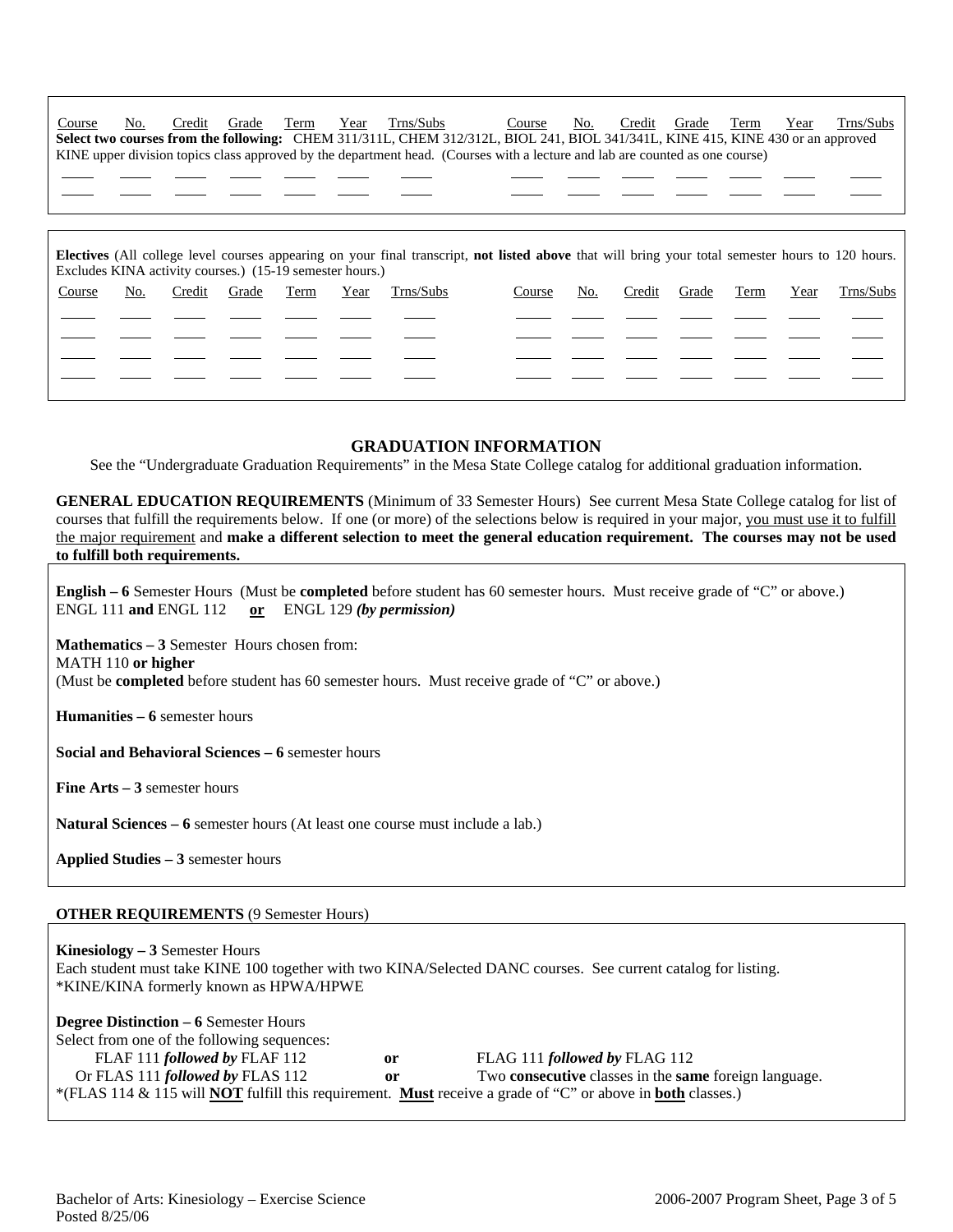# **Kinesiology – Exercise Science** (59-63 Semester Hours)

(For students taking classes prior to Summer 2006, these classes were taught under the HPWA prefix.)

**Required Core Courses** (22 Semester Hours)

BIOL 209 Human Anatomy and Physiology BIOL 209L Human Anatomy and Physiology Lab KINE 200 History and Philosophy of Sport and Physical Education KINE 213 Applications of Physical Fitness and Exercise Prescription KINE 303 Exercise Physiology KINE 303L Exercise Physiology Lab KINE 309 Anatomical Kinesiology KINE 309L Anatomical Kinesiology Lab KINE 401 Org/Ad/Legal Considerations of PE and Sports KINE 494 Senior Seminar (Capstone) **Student must have current First Aid/CPR Card or take one of the following:**  KINE 265 First Aid/CPR for the Professional Rescuer **Or** KINE 250 Lifeguard Training

### **Required Concentration Courses** (37-41 Semester Hours)

CHEM 131 General Chemistry CHEM 131L General Chemistry Lab KINE 234 Prevention and Care of Athletic Injuries KINE 260 School and Personal Health KINE 297 Practicum KINE 301 Tests and Measurements in Sport and Physical Education KINE 404 Preparation for ACSM Health Fitness Instructor Certification KINE 405 Sports Nutrition KINE 480 Special Populations – Psychomotor Disabilities and Implications KINE 499 Internship Select two courses from the following: CHEM 311\* Organic Chemistry CHEM 311L\* Organic Chemistry Lab CHEM 312\* Organic Chemistry CHEM 312L\* Organic Chemistry Lab BIOL 241 Pathological Physiology BIOL 341\* General Physiology BIOL 341L\* General Physiology Lab KINE 415 Physical Activity and Aging KINE 430 Medical Conditions and Pharmacology in Sports KINE 396/496 Topics (approved by department head)

\*Count lecture and lab as one course

### **General Electives: 15-19 Semester Hours**

Students are required to participate in exit examinations or other programs deemed necessary to comply with the college accountability requirement. All degree requirements must be completed as described above. Any exceptions or substitutions must be recommended in advance by the faculty advisor and approved by the Department Head.